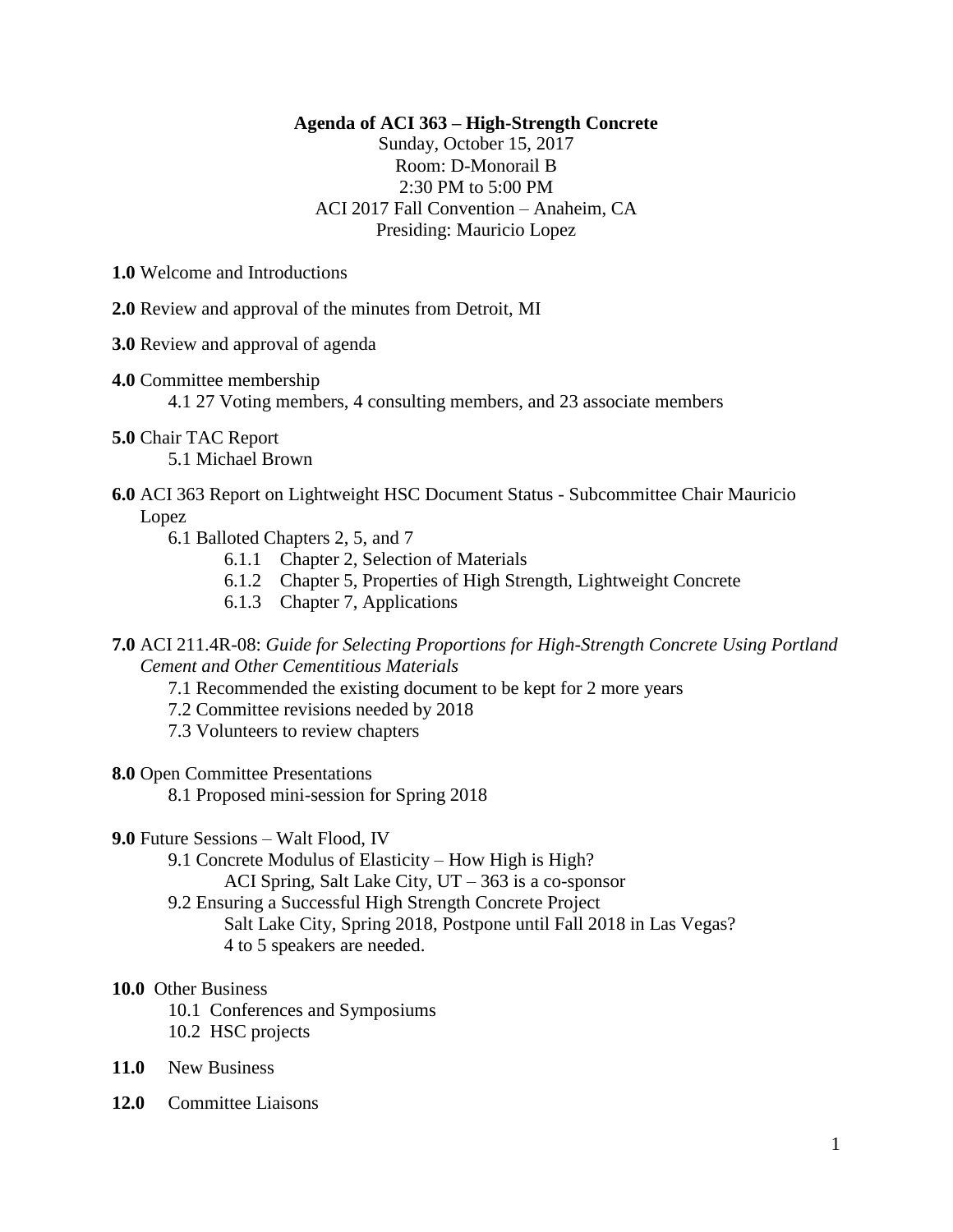- 12.1 HSC updates from other ACI Committees
- **13.0** Next Meeting Sunday, March 25, 2017 at 2:30 (Salt Lake City)
- **14.0** Adjournment